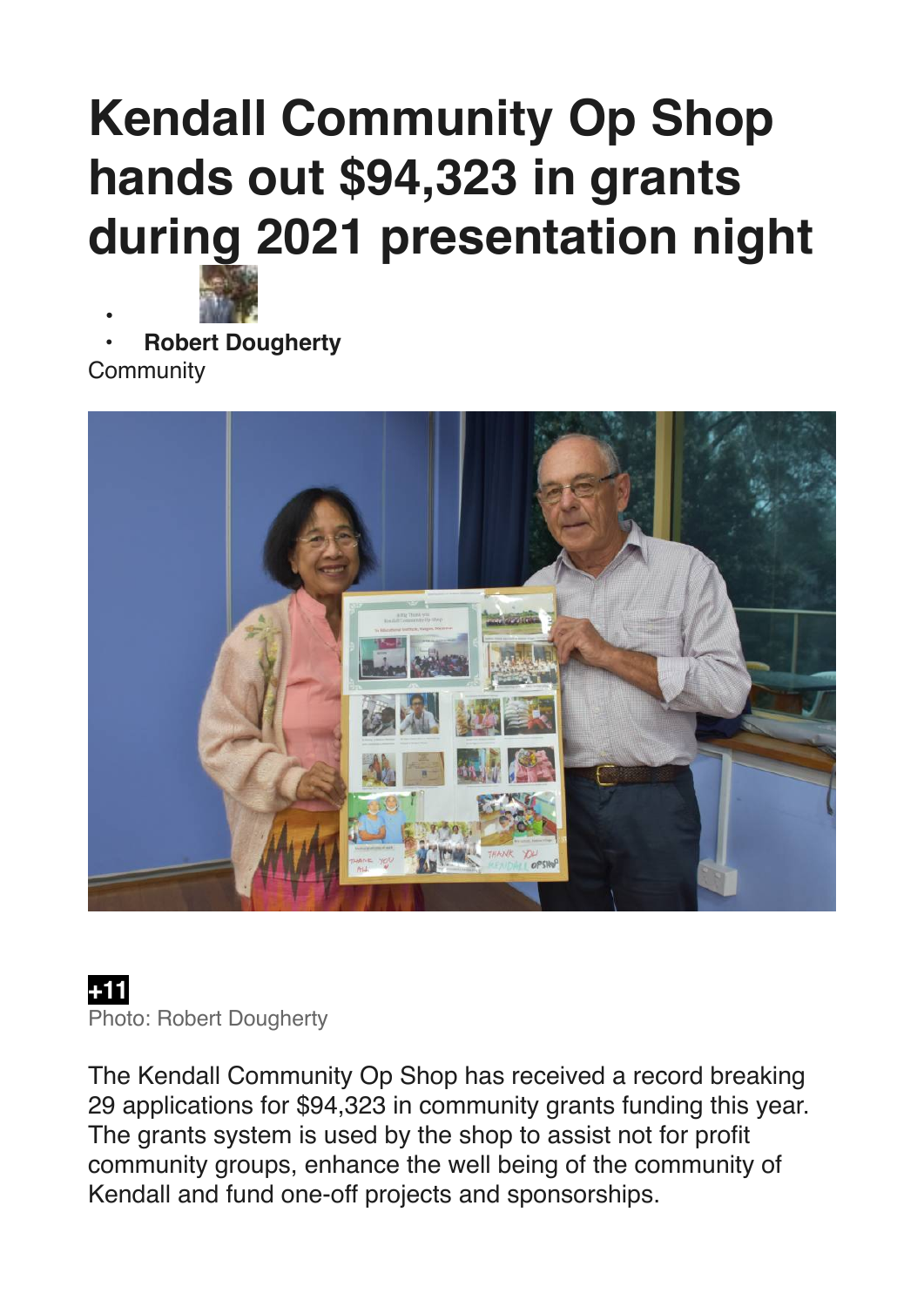Fifteen successful grant recipients and community groups attended the presentations made on Thursday, March 18 at the Kendall Services & Citizens Club.

The 2021 sponsorship programme funded \$2500 towards Riding For The Disabled and \$5000 towards the Kendall National Violin Competition this year.

Camden Haven Community@3, Hastings House Hospice, FAWNA, Hastings Education Fund and Burma Education Fund all received 2021 charity grants for amounts ranging from \$2000 to \$500. Op Shop president Bill Jones said the committee receives around 20 applications per year and aims to keep the grants as local as possible.

"We were probably down about 30 per cent last year for sales at the op shop and we were closed for four months. This changes that total of about \$100,000 we would usually use for grants each year.," he said.

"We had some new applicants such as the Kendall Community Ladies Welfare Group this year as well as other groups we have supported before.

"We don't fund running costs but we are happy to assist with structural works or equipment with lasting impact."

Grants were awarded to Camden Haven Dragon Boat Inc to purchase a speed coaching system, Camden Haven Landcare Group to extend pathways at Kendall Primary Schools rainforest, Queens Lake Park Run for a PA system and Kendall Community Pre-School to replace a fence.

Grants were also given to Kendall Community Ladies Welfare Group for a new kitchen, Camden Haven Historical Society for a new computer workstation, Kendall Blues Rugby League Club for a line marking machine and Kendall Community Centre for a new air conditioner.

Riding for the Disabled Kendall received funding for new riding helmets and a water pump, Kendall Men's Shed was funded for a new air conditioner, Camden Haven Girl Guides were funded for